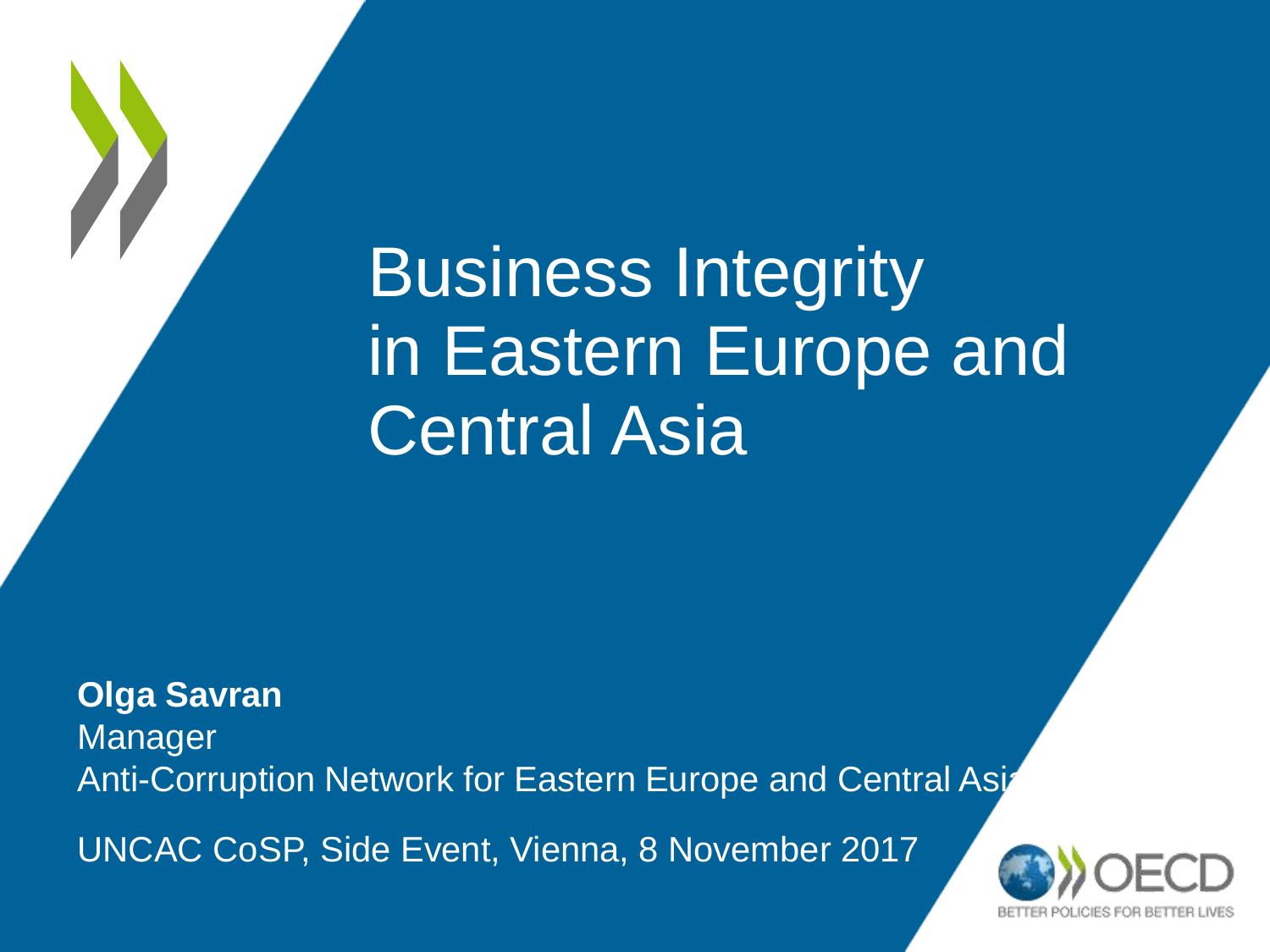

• Business integrity in Eastern Europe and Central Asia - *trends*

• Role of governments, business associations and companies*recommendations* 

• Promoting reforms, identifying solutions, monitoring progress - *implementation*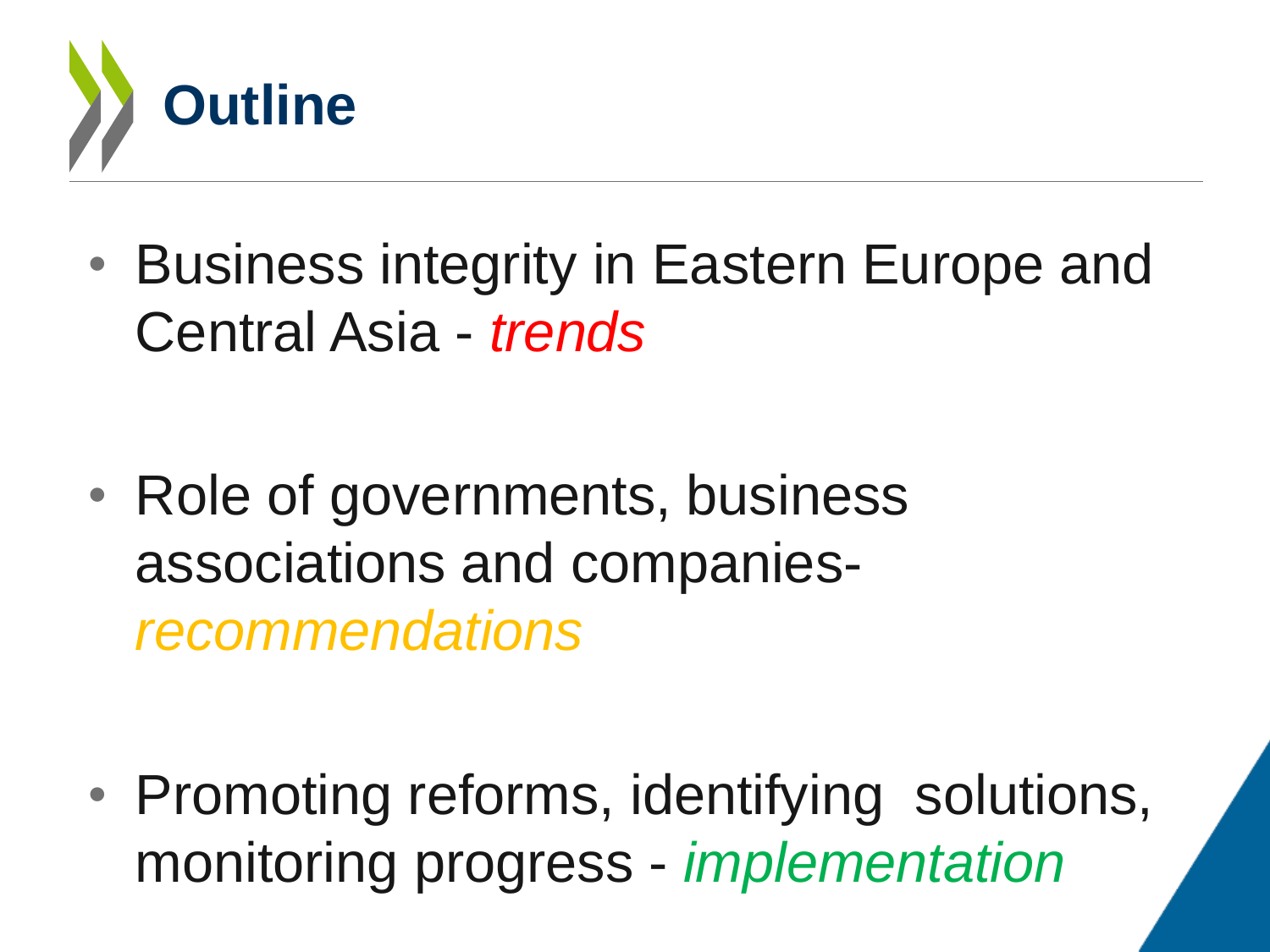

- OECD Anti-Corruption Network for Eastern Europe and Central Asia – study of business integrity in the region
- Risks, trends, good practices
- Supporting country reforms through capacity building – with the EBRD – and monitoring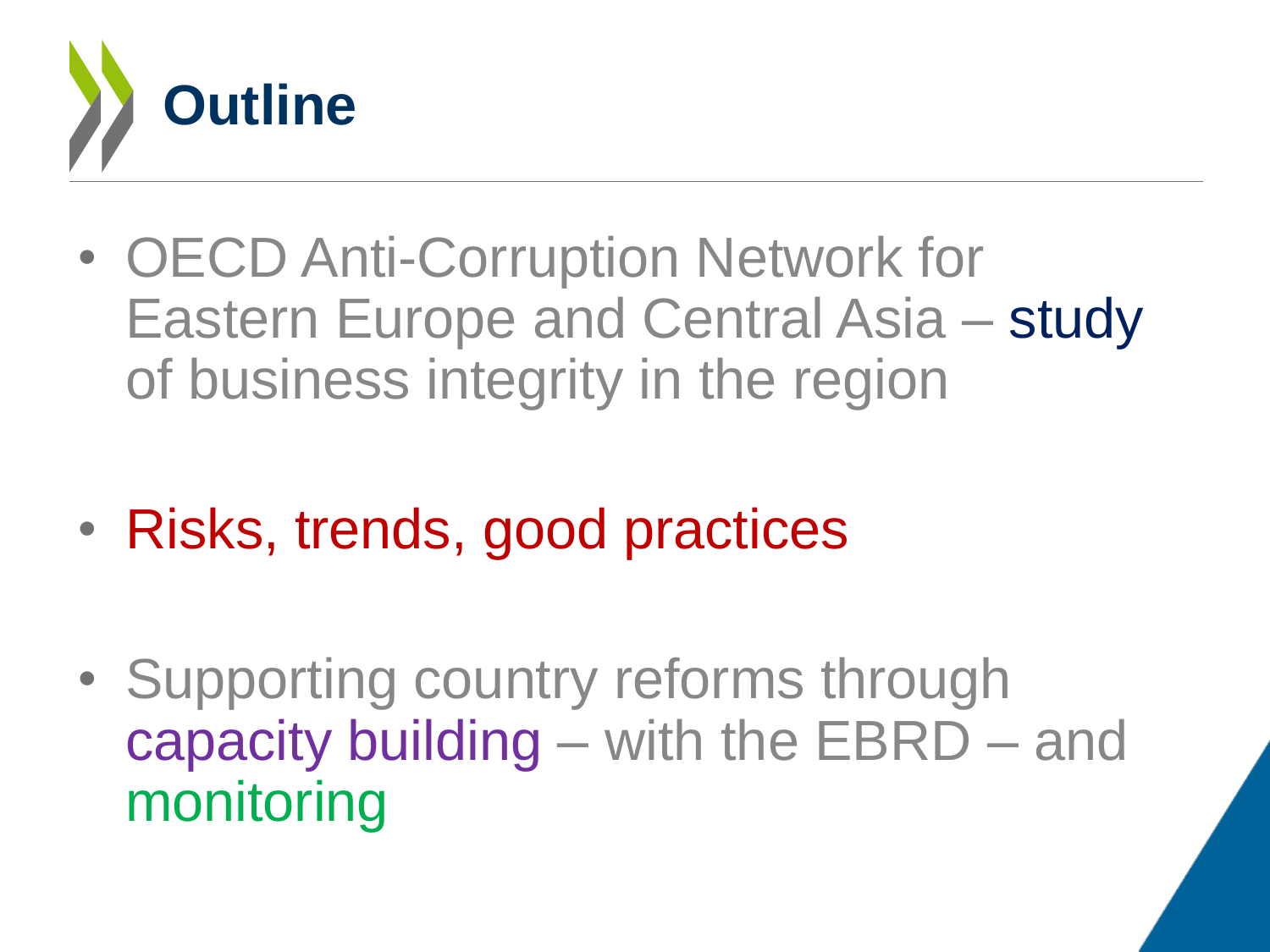

*Thoughts of a CEO under pressure…*

- What are the rules, how much does it cost to comply?
- Will my business survive if I refuse to pay bribe?
- Will bribe help my business to prosper?
- Is there a risk to be caught?
- If so, how serious is the sanction?
- Any other damages?

#### *If the CEO is a person of integrity and/or the risk is high → compliance*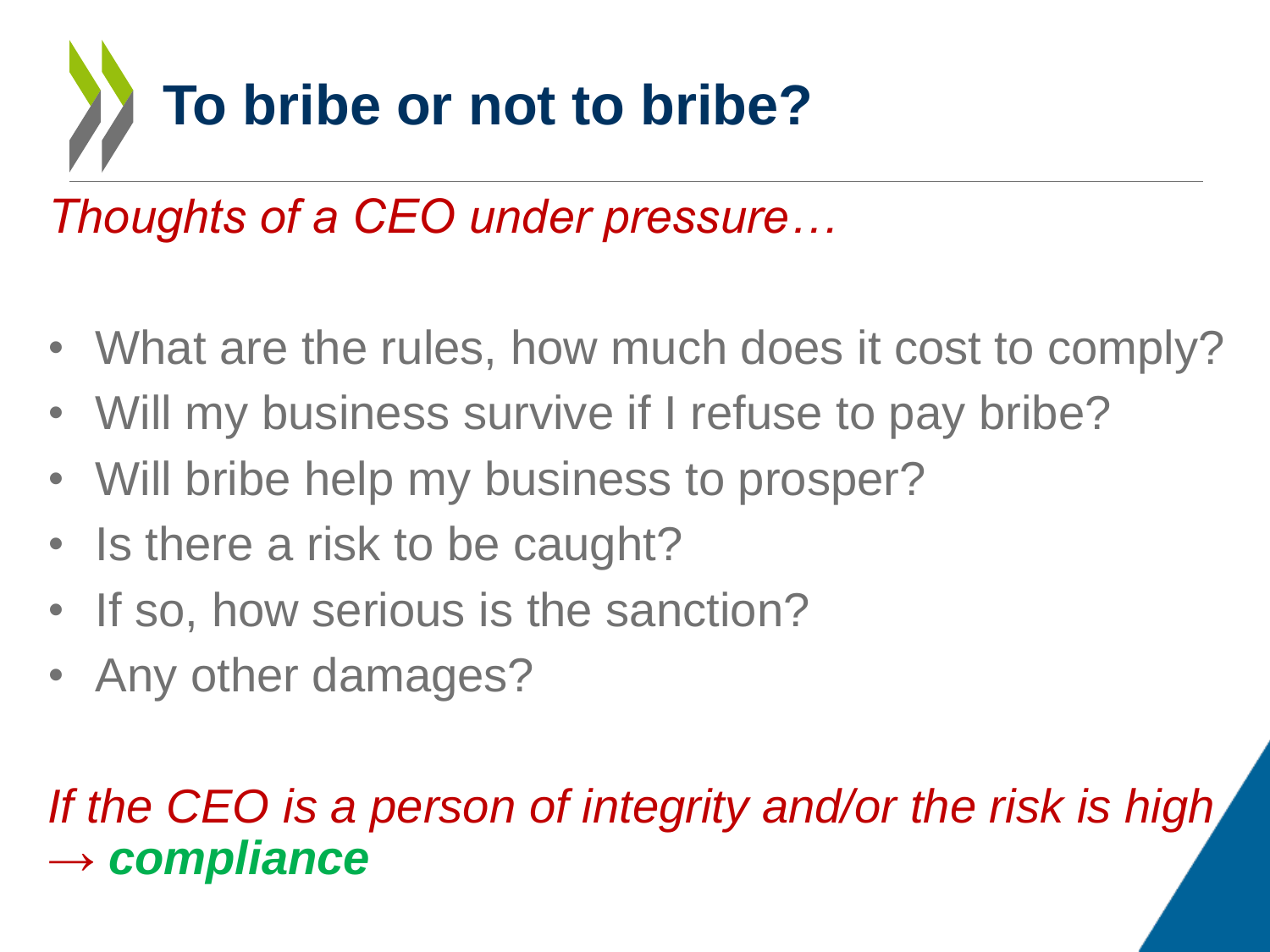

- **Questionnaires** to governments, companies (mostly MNEs) and associations, 2013
- Focus group meetings, case studies, regional discussion for **validation**
- **Publication** (trends and recommendations) 2016
- **Capacity building** seminars, together with EBRD and UNDP, launched in 2017

http://www.oecd.org/corruption/acn/businessintegrity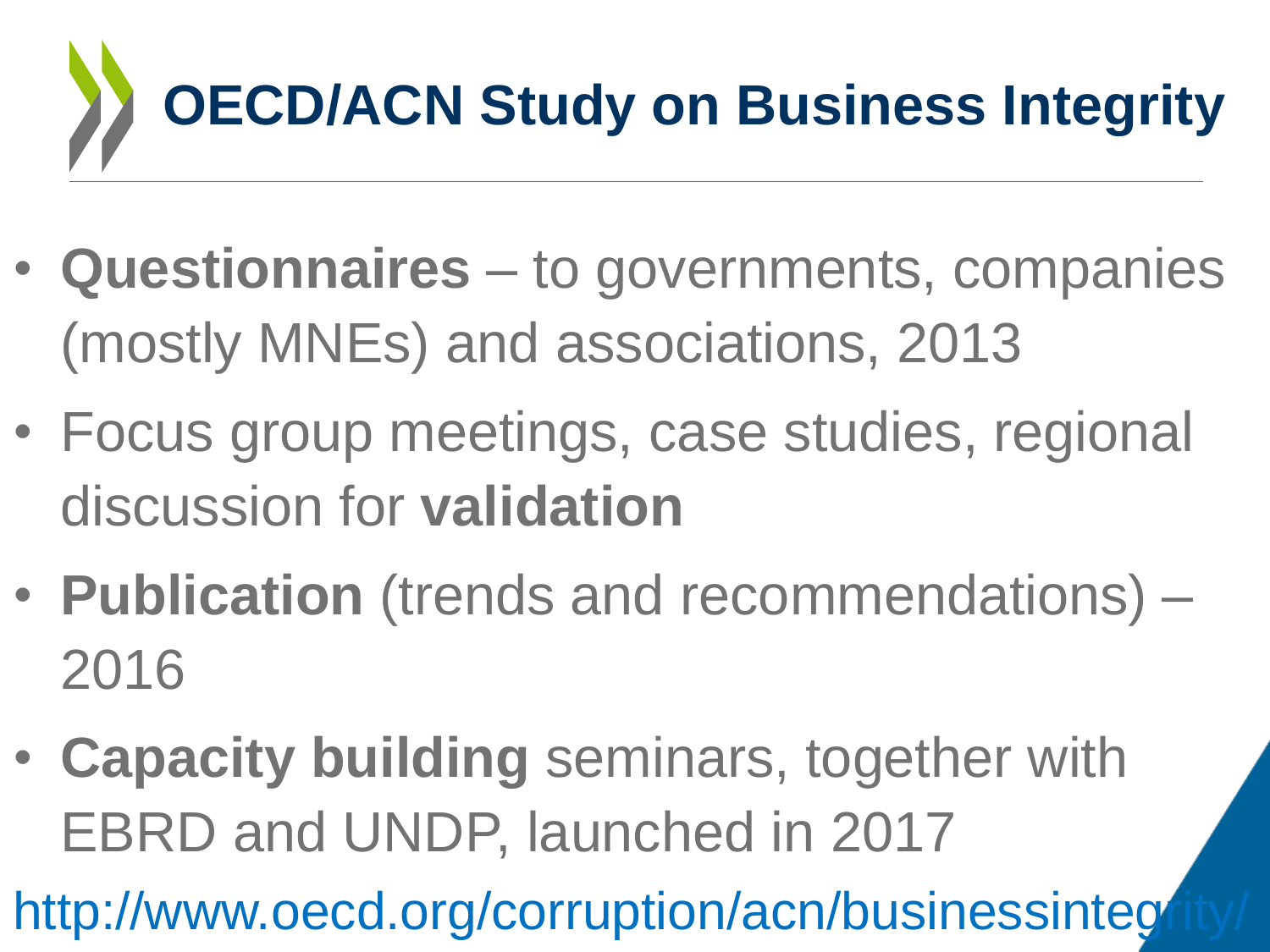## *Trends***:** weak enforcement, market incentives

#### How does your association assess the legal and other risks of bribery and corruption for companies ?

Does corruption present a reputational risk for companies

Do you consider that poor integrity of a company can present a risk in due diligence procedures and business partnership How heavy is the financial burden of bribes, kickbacks, facilitation payments, contributions to political parties, corporate raiding and other...

Do you consider that risk of being sanctioned for corruption is high for companies?

> How would you assess enforcement of antibribery laws in your country?

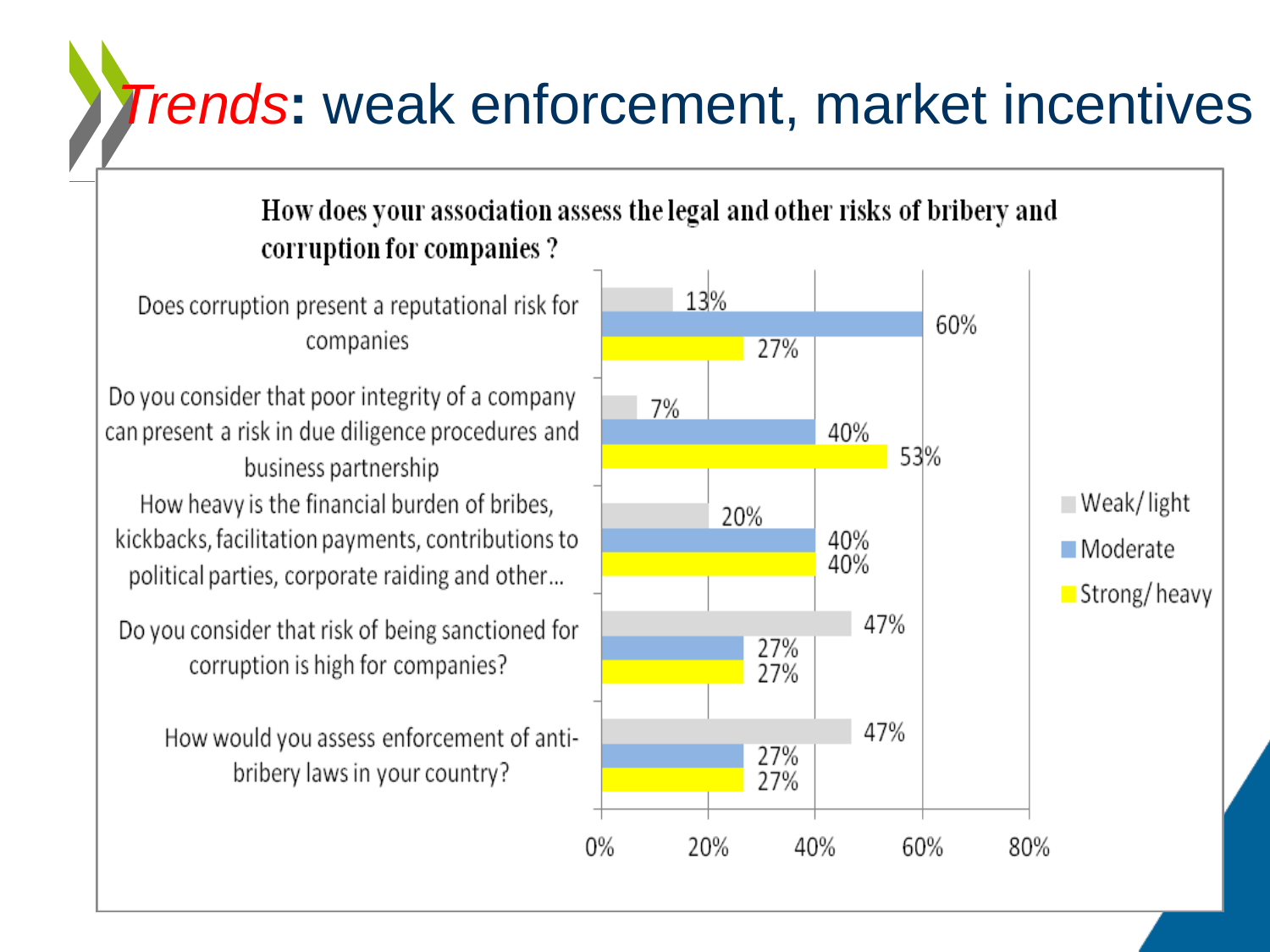# **Enforcement of corporate liability, 2010-2013**

| <b>Country</b> | <b>Indict</b>  | <b>Convict   Acquit</b> |   |
|----------------|----------------|-------------------------|---|
| <b>BiH</b>     | 0              | O                       | ⋂ |
| Croatia        | 1              | O                       | O |
| Estonia        | 27             | 16                      | 3 |
| Latvia         | $\overline{2}$ | 1                       | Ω |
| Lithuania      | 7              | 7                       | Ω |
| Romania        | 14             | 1                       | Ω |
| Serbia         | $\mathbf 1$    | 0                       | N |
| Slovenia       | 3              | Ω                       |   |
| <b>Total</b>   | 55             | 25                      | 3 |

| <b>Country</b> | <b>Max fine in</b><br>law (EUR) | <b>Max</b><br>applied<br>(EUR) |
|----------------|---------------------------------|--------------------------------|
| Estonia        | 16 000 000                      | 798 000                        |
| Latvia         | 32 000 000                      | 6400                           |
| Lithuania      | 1 900 000                       | 22 610                         |
| Romania        | 134 000                         | 35 000                         |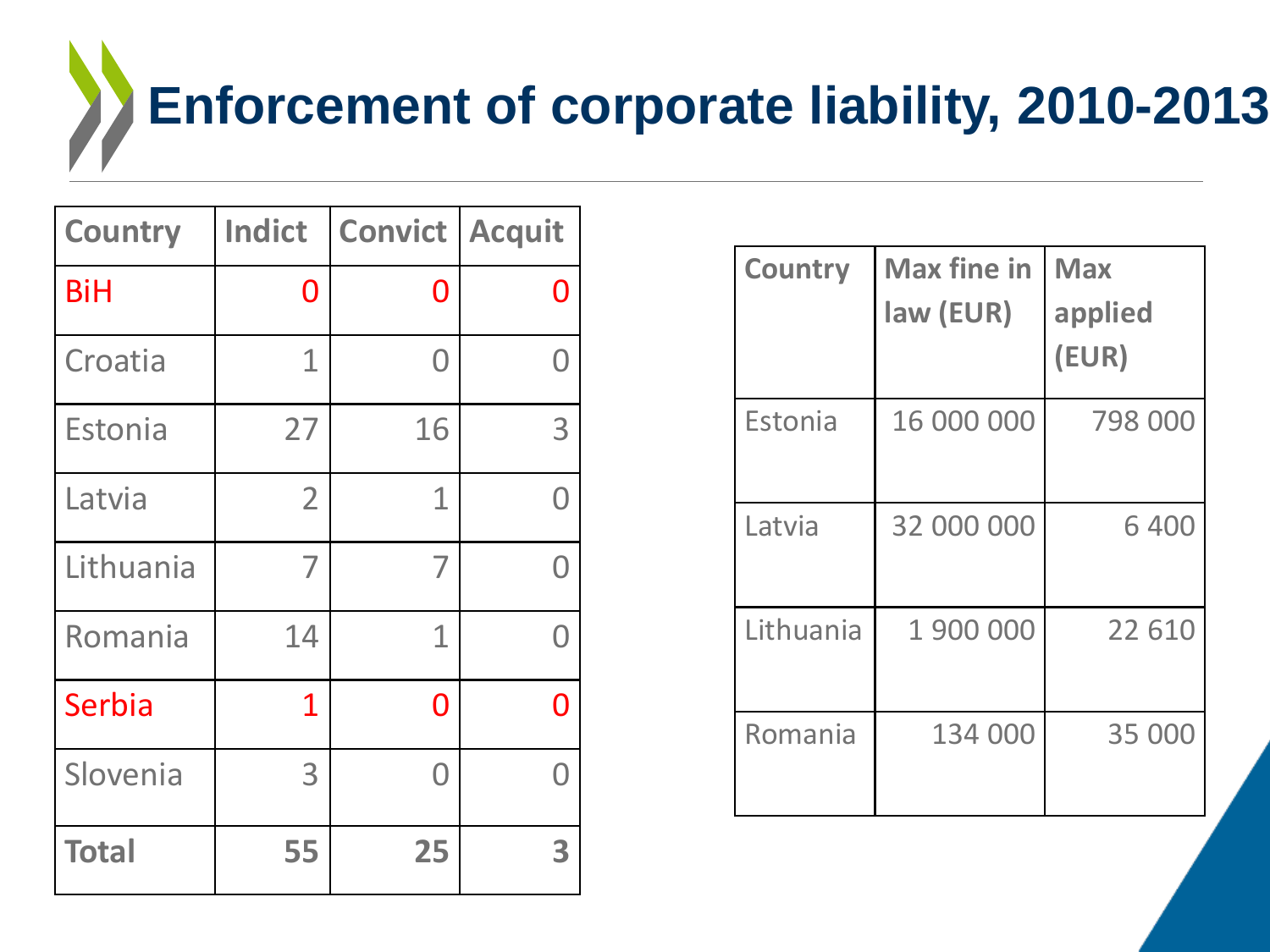# **FCPA top 10 (as of October 2017)**

- 1. **Telia [Company AB](http://www.fcpablog.com/blog/2017/9/21/telia-disgorges-457-million-to-sec-agrees-to-965-million-in.html)** (Sweden): \$965 million in 2017
- 2. **[Siemens](http://www.fcpablog.com/blog/2008/12/16/final-settlements-for-siemens.html)** (Germany): \$800 million in 2008
- 3. **[VimpelCom](http://www.fcpablog.com/blog/2016/2/18/vimpelcom-reaches-795-million-resolution-with-us-dutch-autho.html)** (Holland) \$795 million in 2016
- 4. **[Alstom](http://www.fcpablog.com/blog/2014/12/22/alstom-pays-772-million-for-fcpa-settlement-sfo-brings-new-c.html)** (France): \$772 million in 2014
- 5. **[KBR / Halliburton](http://www.fcpablog.com/2009/02/kbr-and-halliburton-resolve-charges.html)** (USA): \$579 million in 2009
- 6. **Teva [Pharmaceutical](http://www.fcpablog.com/blog/2016/12/22/teva-announces-519-million-fcpa-settlement.html)** (Israel): \$519 million in 2016
- 7. **[Och-Ziff](http://www.fcpablog.com/blog/2016/9/29/och-ziff-settles-with-sec-doj-for-412-million.html)** (USA): \$412 million in 2016
- 8. **[BAE](http://www.fcpablog.com/blog/2010/3/1/bae-pleads-guilty.html)** (UK): \$400 million in 2010
- 9. **[Total SA](http://www.fcpablog.com/blog/2013/5/29/total-sa-pays-398-million-to-settle-us-bribe-charges.html)** (France) \$398 million in 2013
- 10. **[Alcoa](http://www.fcpablog.com/blog/2014/1/9/alcoa-settles-fcpa-charge-pays-384-million-to-doj-sec.html)** (USA) \$384 million in 2014
- Expected: Odebrecht around 1,8 billion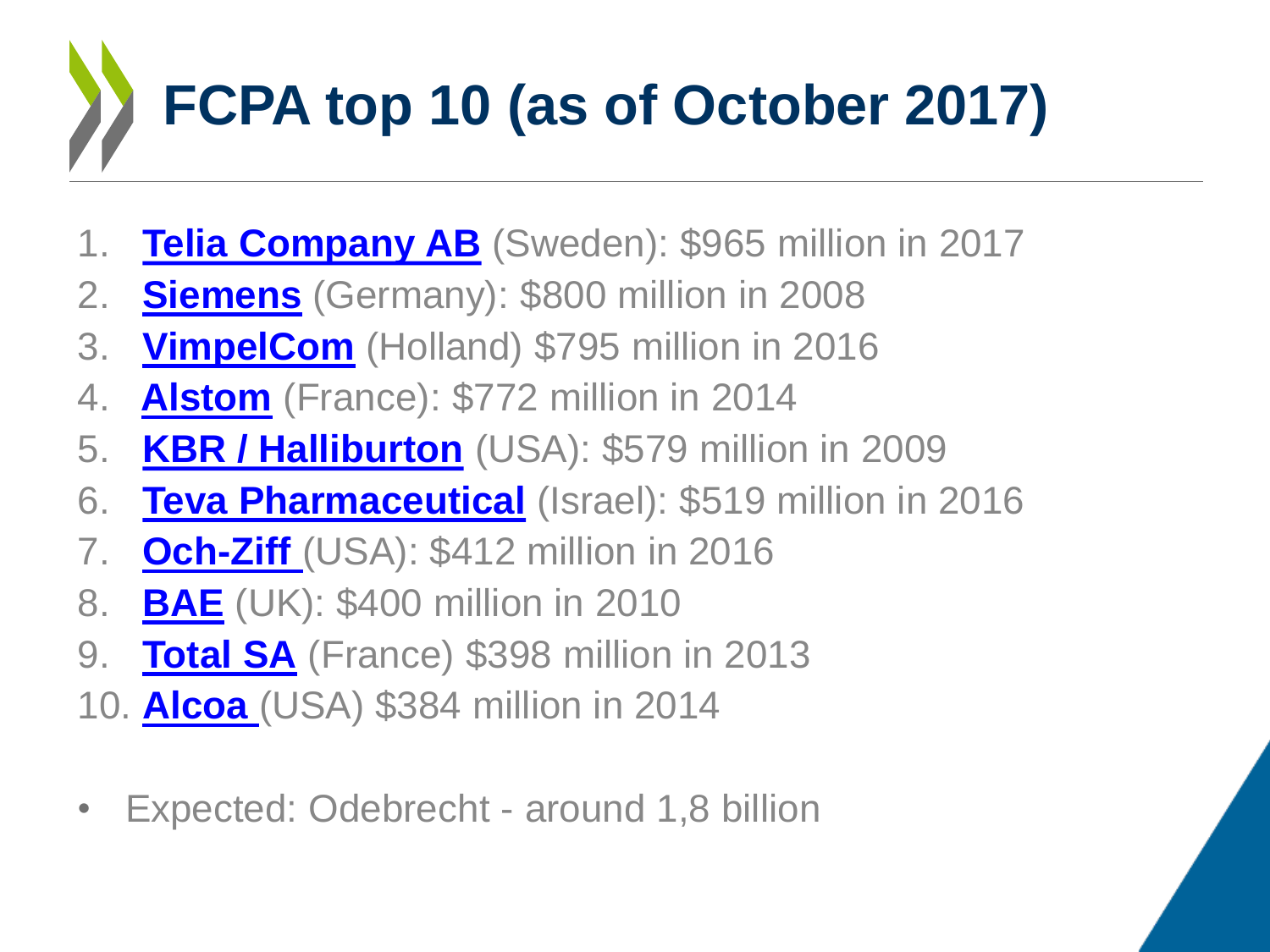

|                |                                                                                                                                             | <b>Average score</b> |                               |
|----------------|---------------------------------------------------------------------------------------------------------------------------------------------|----------------------|-------------------------------|
|                |                                                                                                                                             |                      | <b>Companies Associations</b> |
| $\mathbf{1}$   |                                                                                                                                             |                      |                               |
|                | Legal uncertainty and selective application of the law by the law-enforcement<br>and judiciary                                              | 3,79                 | 4,40                          |
| $\overline{2}$ | Insufficient development of competitive environment                                                                                         | 3,58                 | 3,20                          |
| 3              | Poor protection of property rights                                                                                                          | 3,53                 | 3,80                          |
| 4              | State capture by business, including illegal lobbying and other forms of<br>influencing the state decisions in favour of business interests | 3,26                 | 3,87                          |
| 5              | Business capture by state, including illegal corporate raiding and other forms<br>of takeover of companies by the state officials           | 3,21                 | 3,07                          |
| 6              | Offering, promising and giving bribes and other illegal advantages to the<br>public officials by companies                                  | 3,16                 | 3,17                          |
| $\overline{7}$ | Bribe solicitation by public officials and other ad-hoc demand of bribes in<br>individual cases                                             | 3,06                 | 3,93                          |
| 8              | Private-to-private corruption between companies                                                                                             | 3,05                 | 3,14                          |
| 9              | Rent seeking by public officials and other regular claim of official for economic<br>benefits produced by companies                         | 2,89                 | 3,40                          |
| 10             | Bribe solicitations by foreign public officials while doing business abroad                                                                 | 2,89                 | 2,80                          |
| 11             | Financing of political parties by companies, political donations and<br>contributions                                                       | 2,53                 | 3,33                          |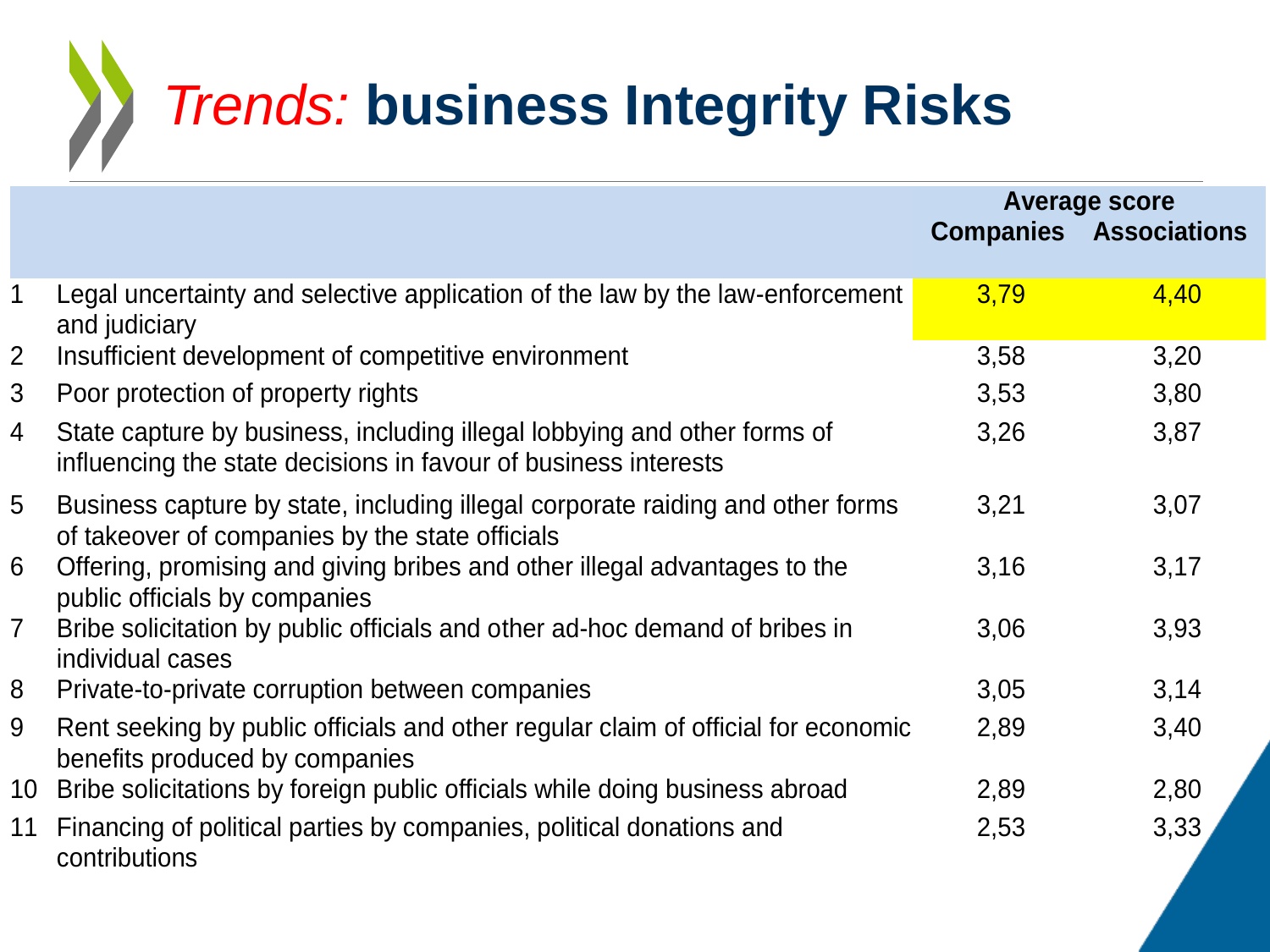

#### Companies' top 5 risk counterparts





**INVOLVED BRIBES TO OBTAIN PUBLIC PROCUREMENT CONTRACTS**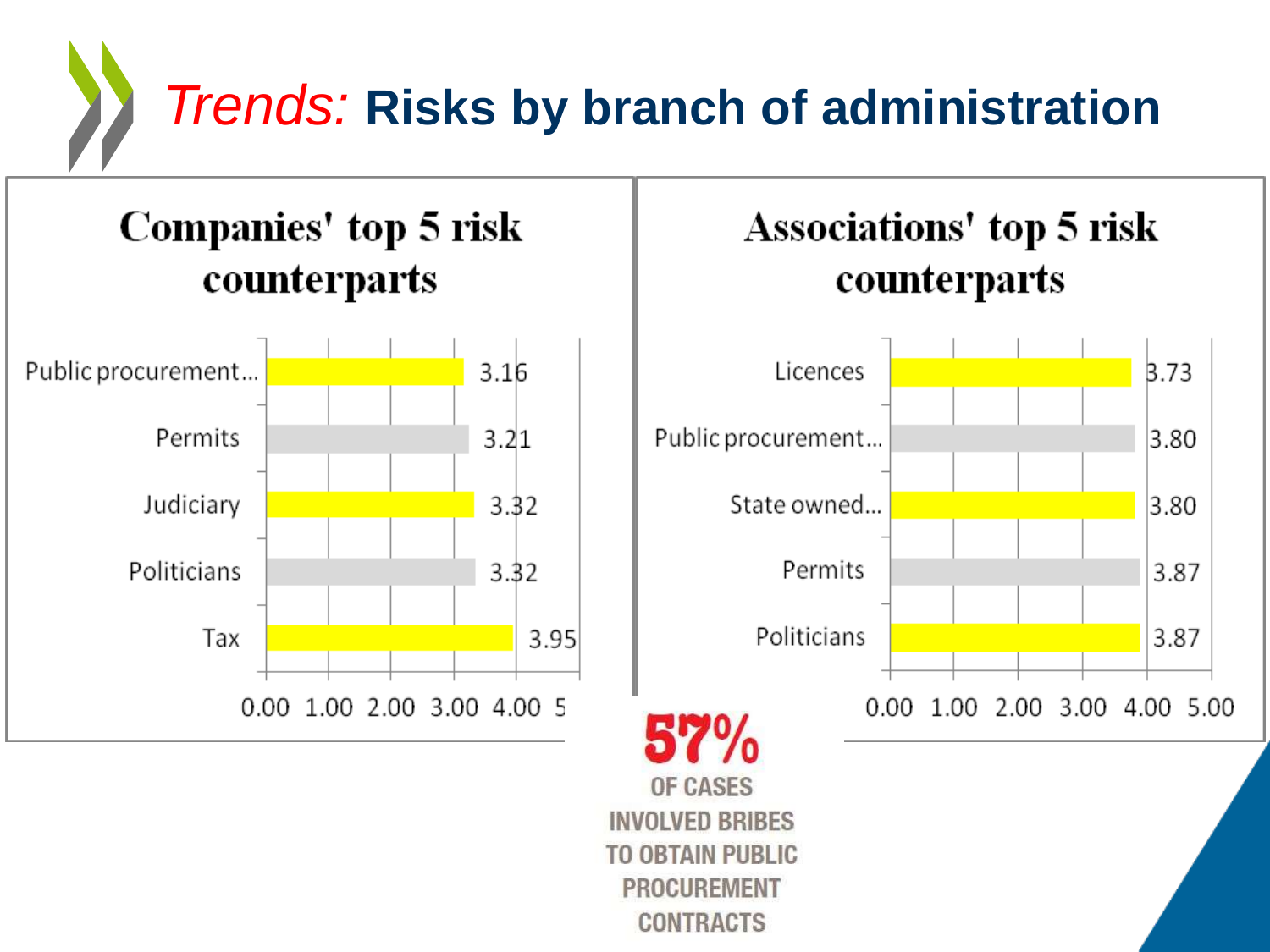

- Close to politicians
- Unclear governance and management
- Large amounts of resources
- Insufficient transparency and disclosure
- A-c programmes for SOEs – Croatia
	- Ukraine

80.11%

OF TOTAL BRIBES **WERE PROMISED,** OFFERED OR GIVEN TO **SOE OFFICIALS**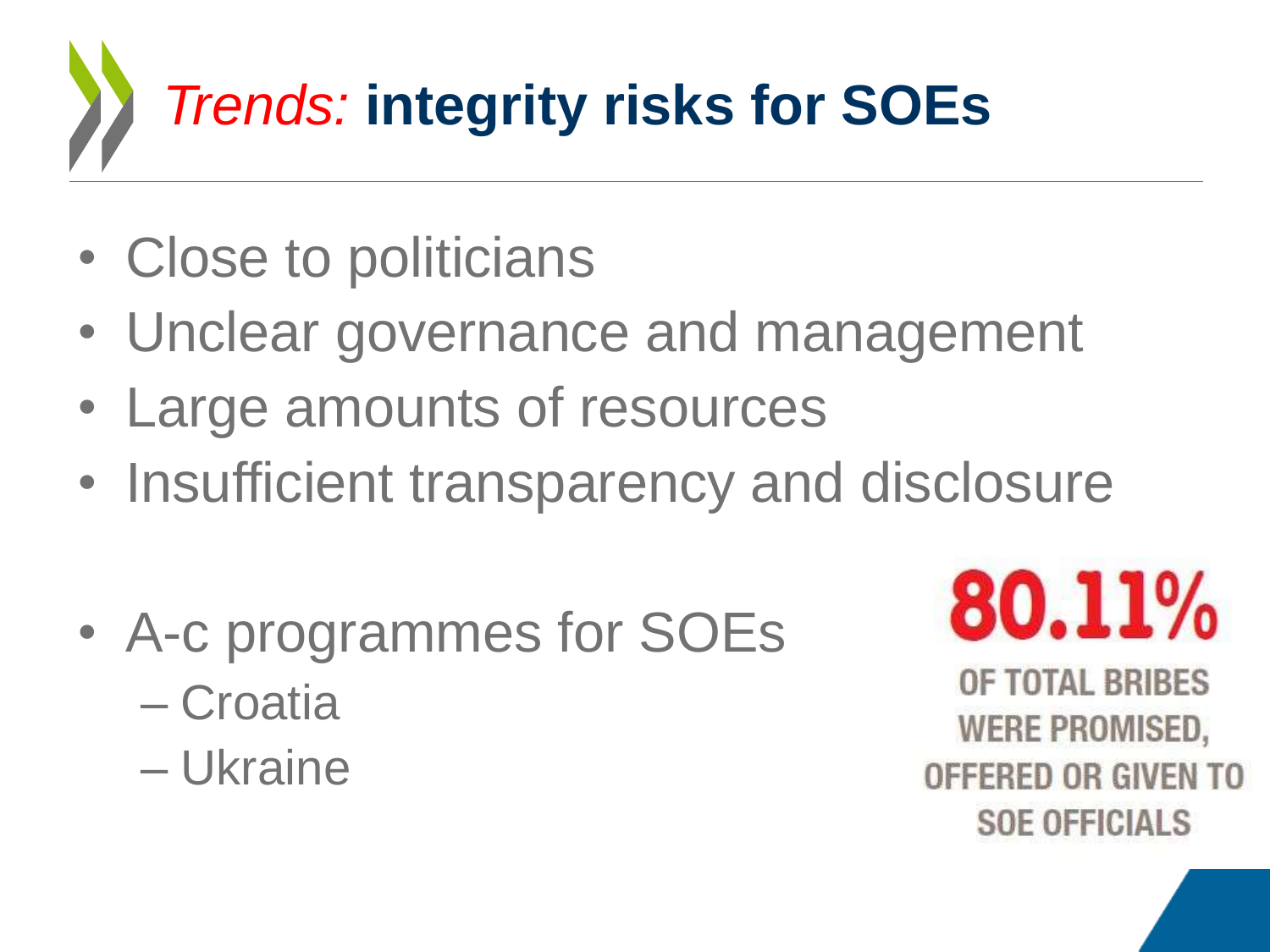### *Trends:* **companies have rules on paper, but do not use them in practice**



OF CASES INVOLVED CORPORATE **MANAGEMENT** OR CEO<sub>s</sub>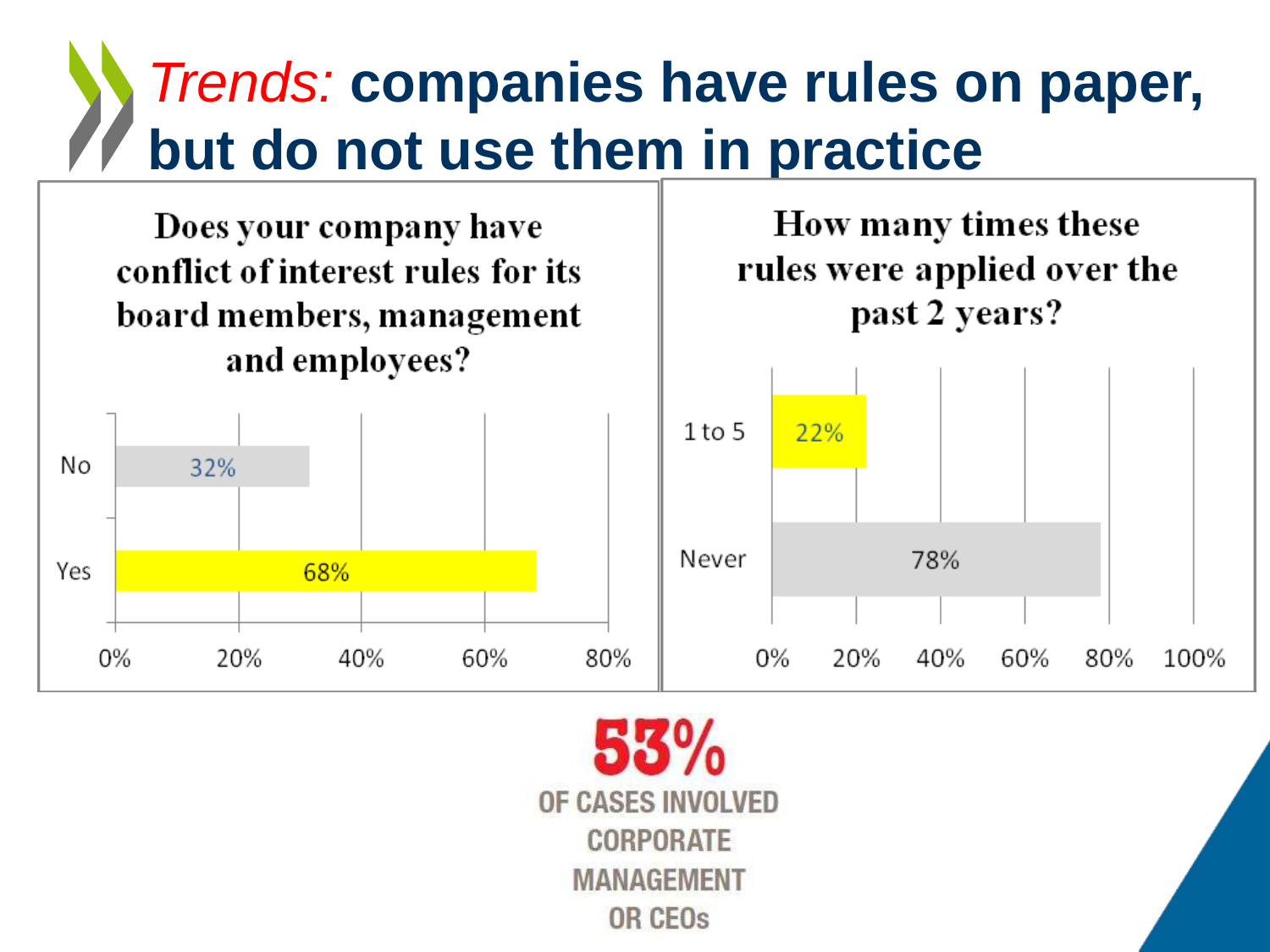

• Several active associations: research, training, codes for industry, protection of individual cases, participation in dialogue with governments

- Few collective action: Clear Wave (Lithuania), a new example – UNIC in Ukraine
	- <del></del><br>
	∕Important link to Business Ombudsman

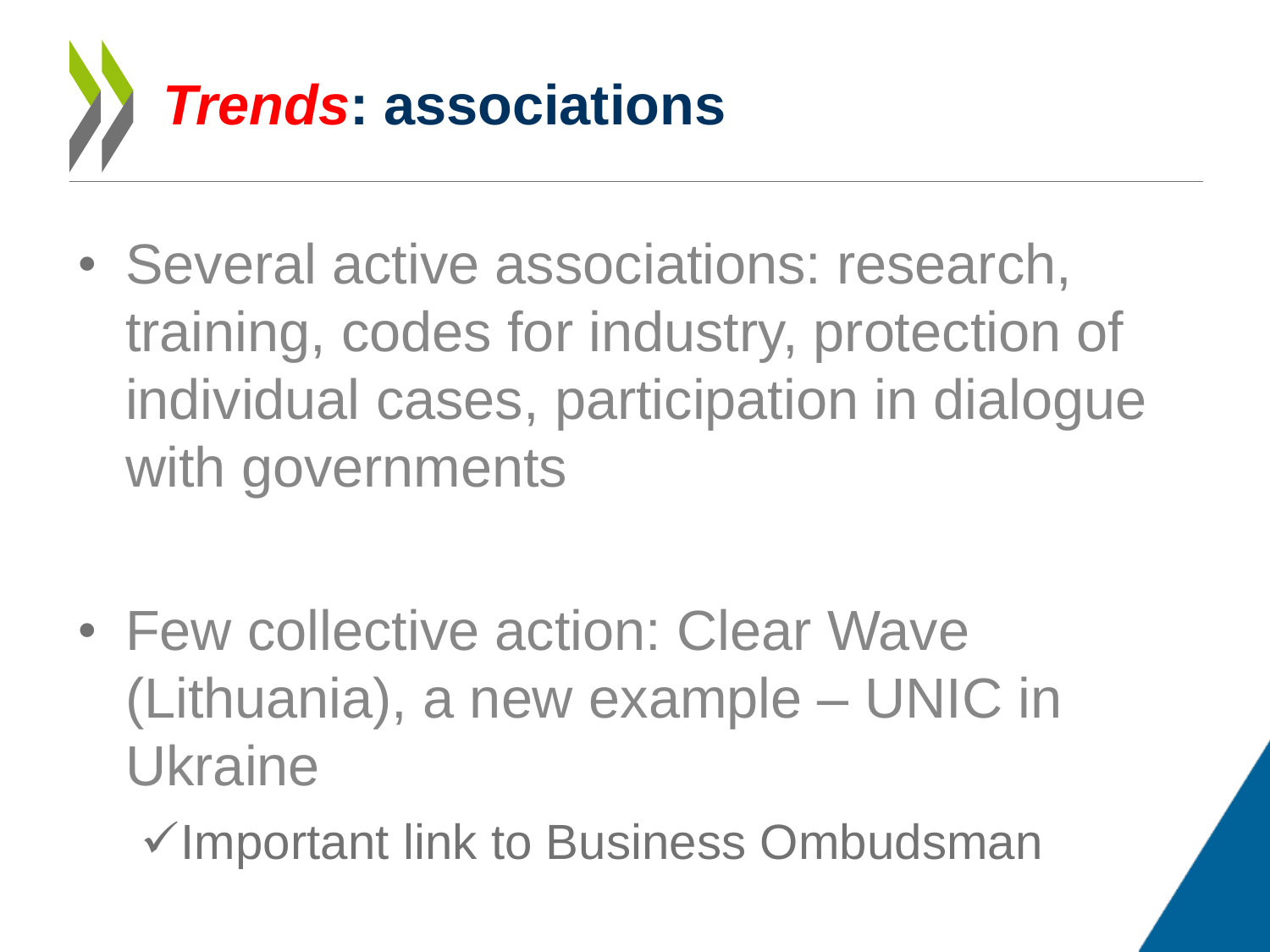# *Recommendations:* **governments**

- Give priority/host to business integrity
- Criminalization of corruption, enforcement
- Incentives for compliance programmes (e.g. compliance programme as defense)
- Prevention business interests in politics
- Integrity in SoEs
- Safe reporting channels
- Protection/compensation of whistleblowers
- Corporate governance rules/disclosure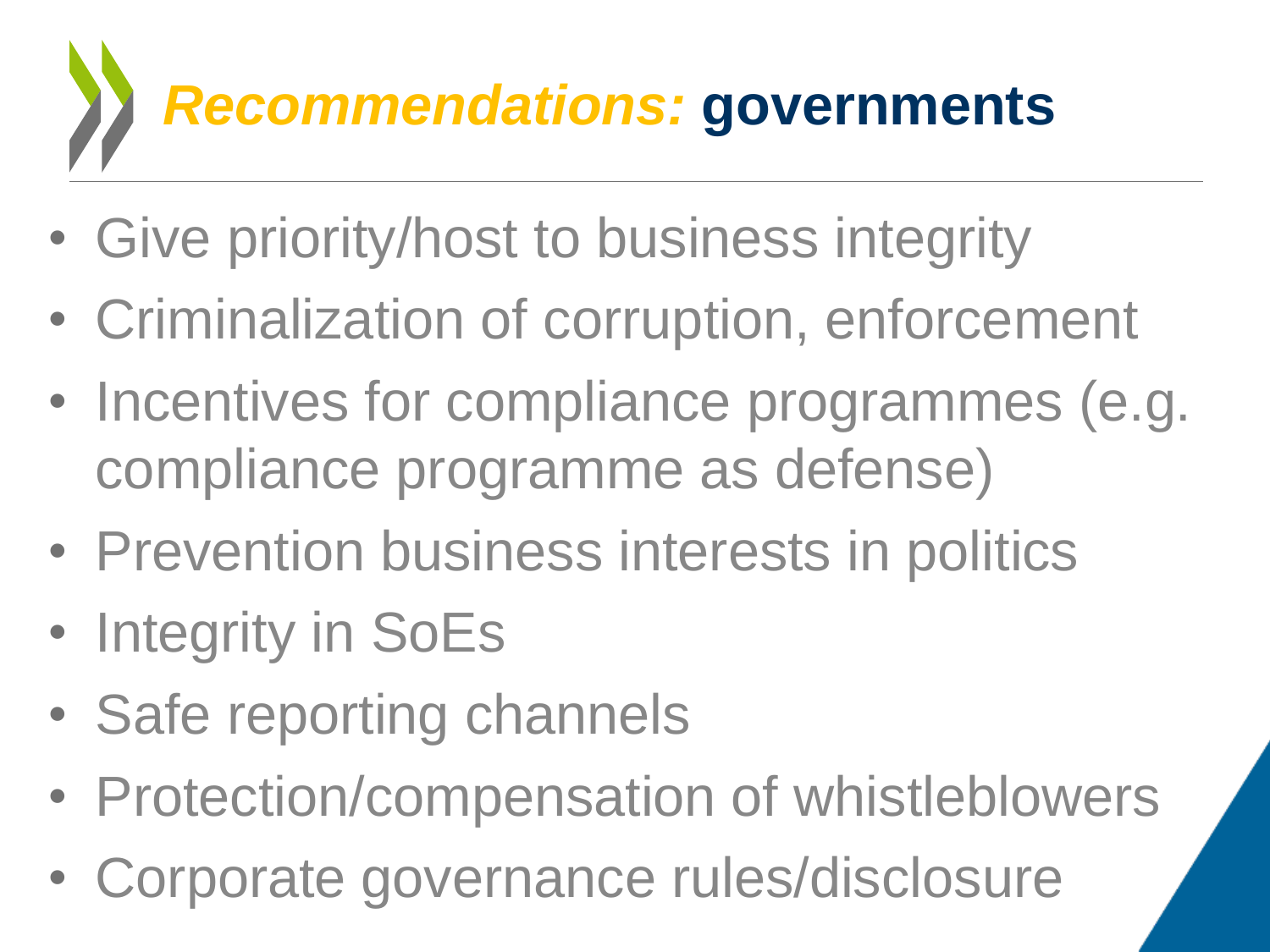# *Recommendations:* **business associations**

- Studying of corruption risks link to policy
- Training and methodological support
- Support to individual companies
- Channels for reporting corruption
- Industry standards
- Collective actions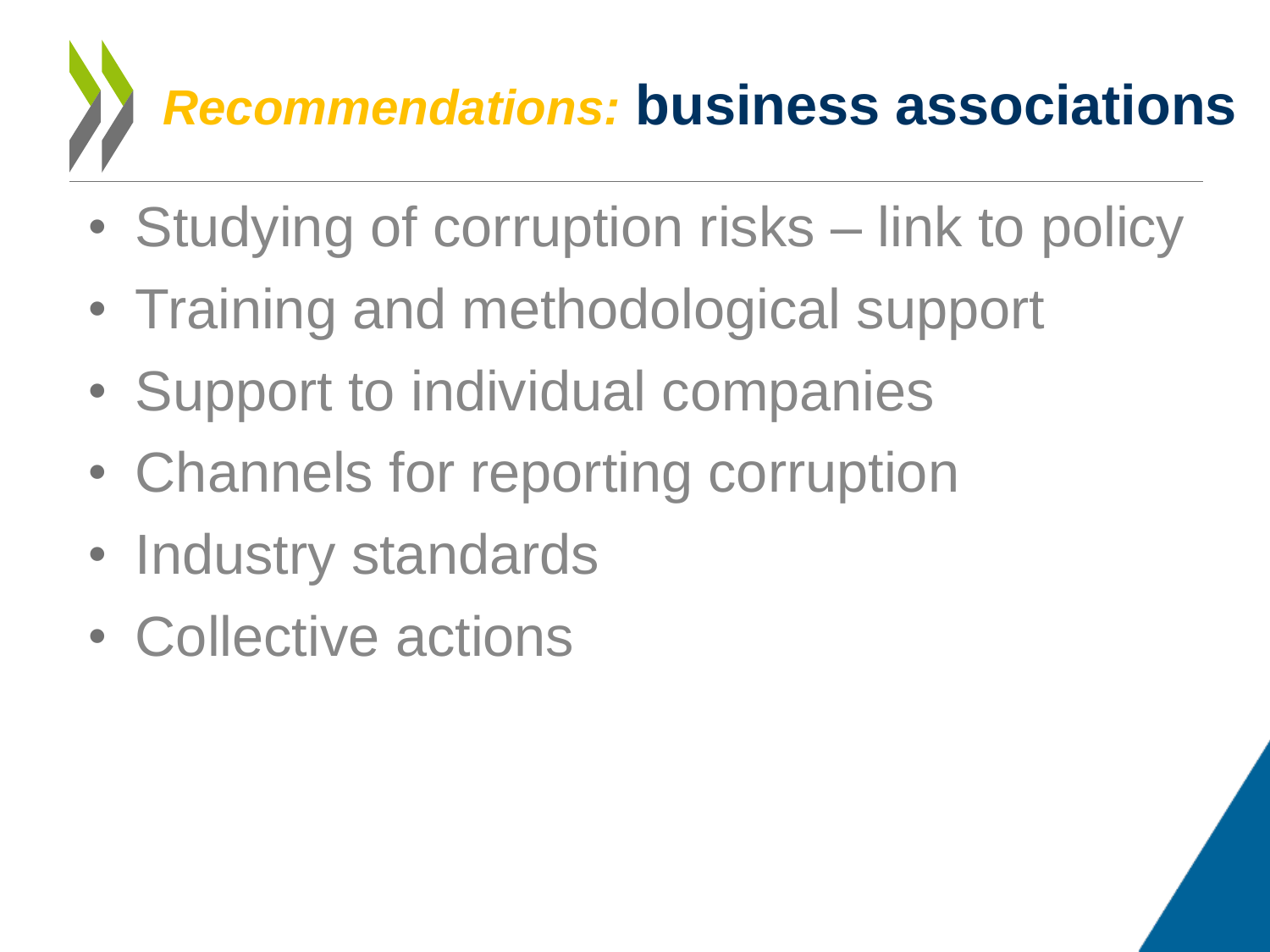*Recommendations:* **companies**

# **Integrity policies**

- Risk assessment
- Integrity policy
- Conflict of interest rules
- Standards on gifts/ political contributions
- Third parties/partners
- Disclosure

# **Enforcement**

- Compliance officers
- Internal control
- Audit and reporting
- **Whistleblowers**
- Training

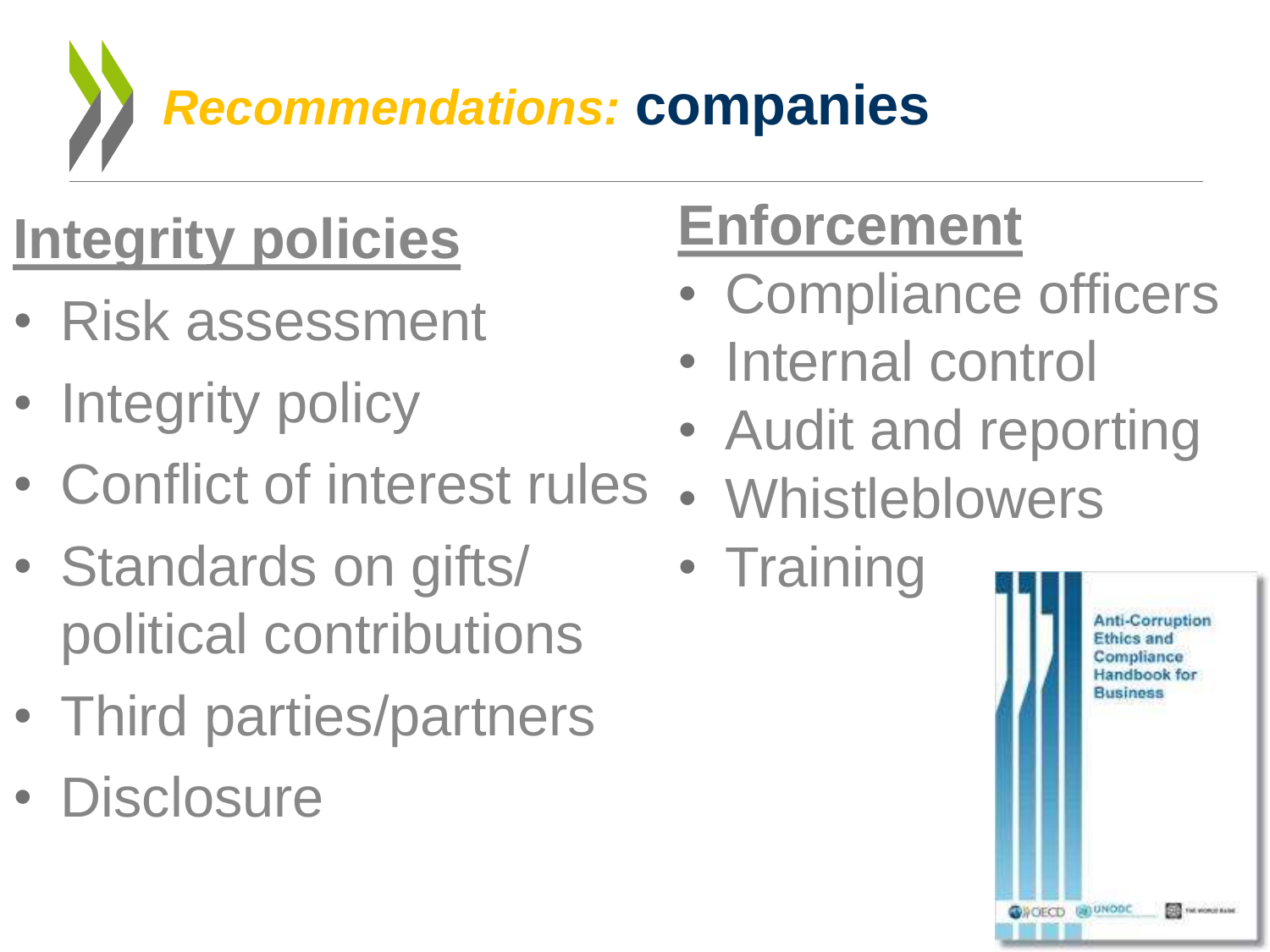

- Soft peer pressure on countries
- Learning about new good practices
- New policy recommendations
- Message to the world
- Questionnaires
- **≻ Country discussions**
- **≻Publication 2020**

#### **training**